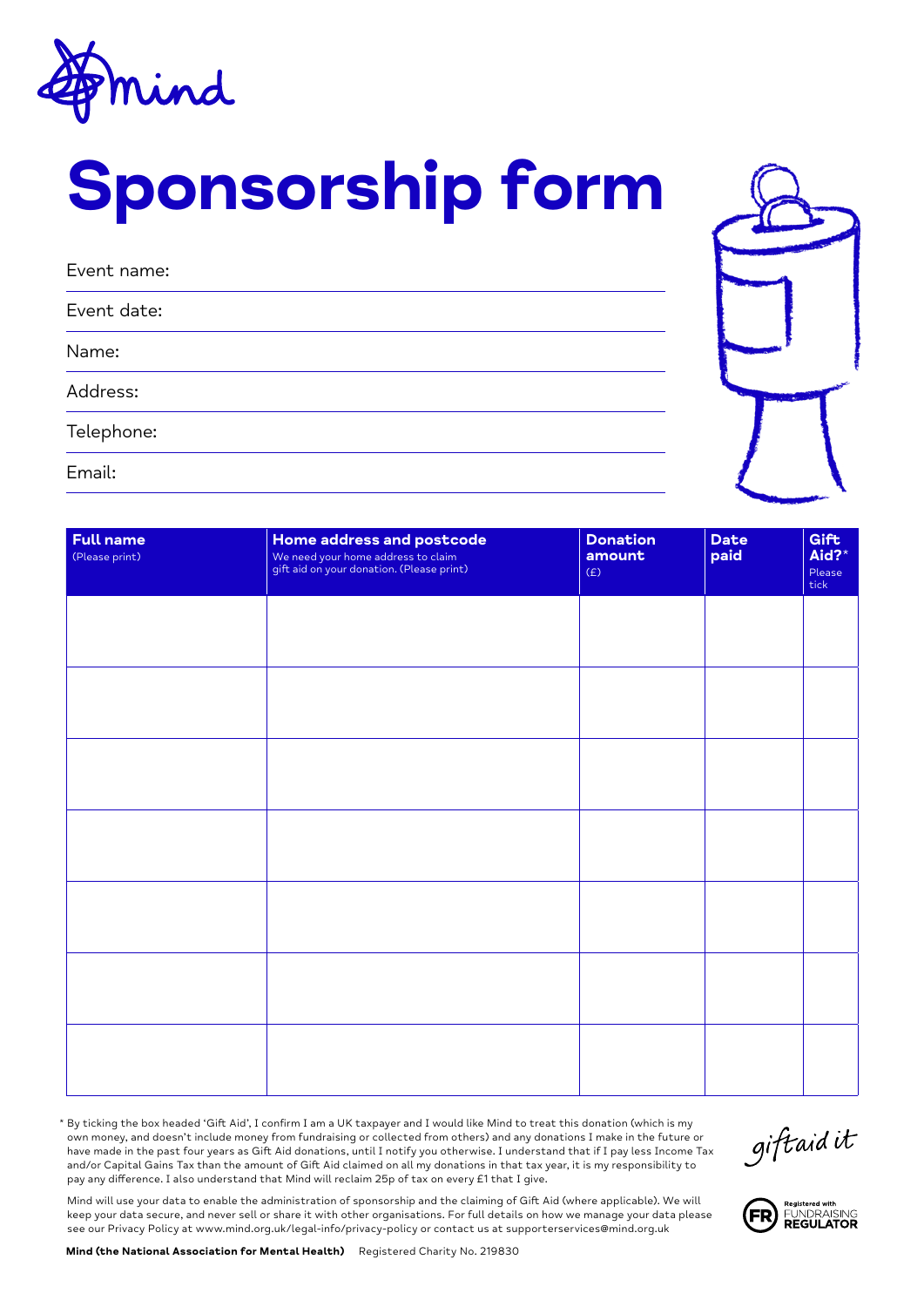

## Sponsorship form

| <b>Full name</b><br>(Please print) | Home address and postcode<br>We need your home address to claim<br>gift aid on your donation. (Please print) | <b>Donation</b><br>amount<br>(E) | Date<br>paid | Gift<br>Aid?*<br>Please<br>tick |
|------------------------------------|--------------------------------------------------------------------------------------------------------------|----------------------------------|--------------|---------------------------------|
|                                    |                                                                                                              |                                  |              |                                 |
|                                    |                                                                                                              |                                  |              |                                 |
|                                    |                                                                                                              |                                  |              |                                 |
|                                    |                                                                                                              |                                  |              |                                 |
|                                    |                                                                                                              |                                  |              |                                 |
|                                    |                                                                                                              |                                  |              |                                 |
|                                    |                                                                                                              |                                  |              |                                 |
|                                    |                                                                                                              |                                  |              |                                 |
|                                    |                                                                                                              |                                  |              |                                 |
|                                    |                                                                                                              |                                  |              |                                 |
|                                    |                                                                                                              |                                  |              |                                 |
|                                    |                                                                                                              |                                  |              |                                 |

\* By ticking the box headed 'Gift Aid', I confirm I am a UK taxpayer and I would like Mind to treat this donation (which is my own money, and doesn't include money from fundraising or collected from others) and any donations I make in the future or have made in the past four years as Gift Aid donations, until I notify you otherwise. I understand that if I pay less Income Tax and/or Capital Gains Tax than the amount of Gift Aid claimed on all my donations in that tax year, it is my responsibility to pay any difference. I also understand that Mind will reclaim 25p of tax on every £1 that I give.

giftaidit

Mind will use your data to enable the administration of sponsorship and the claiming of Gift Aid (where applicable). We will keep your data secure, and never sell or share it with other organisations. For full details on how we manage your data please see our Privacy Policy at www.mind.org.uk/legal-info/privacy-policy or contact us at supporterservices@mind.org.uk